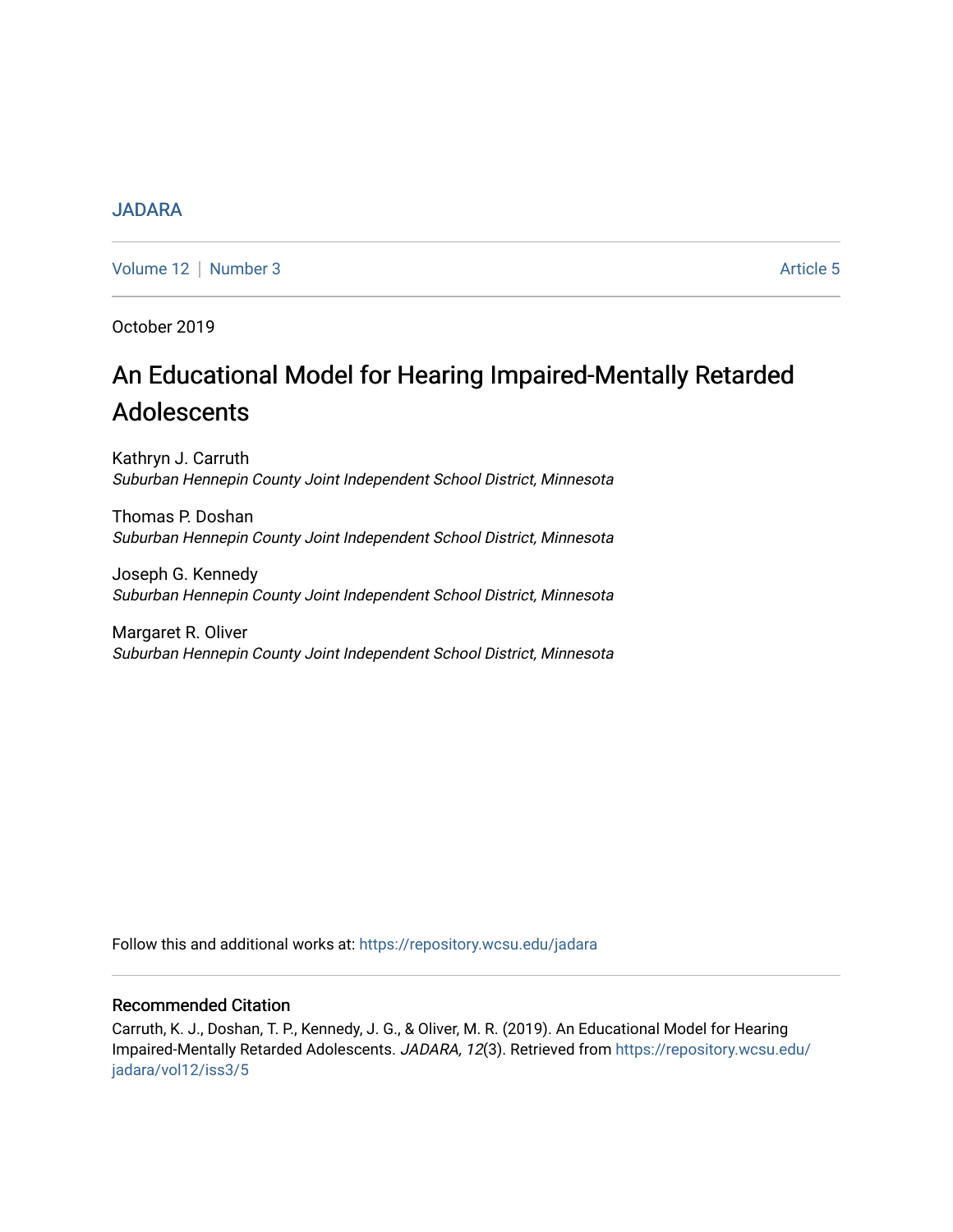## AN EDUCATIONAL MODEL FOR HEARING IMPAIRED-MENTALLY RETARDED ADOLESCENTS

Kathryn J. Carruth Thomas P. Doshan Joseph G. Kennedy Margaret R. Oliver

The identification and subsequent education of hearing impaired-mentally retarded (HI-MR) children is an im portant concern of special educators today.

The problems inherent in accurately assessing the intellectual functioning of deaf or hearing impaired individuals are generally recognized. Vemon and Kilcullen comment on the major causes of misdiagnosis of mental retardation in the deaf population in their 1972 article. Although the degree of retardation is difficult to determine, it is known that a high incidence of mental retardation exists in a deaf or hearing impaired population. The Annual Survey of Hear ing Impaired Children and Youth re ported that 7.7% of hearing impaired students enrolled in special education programs in the United States during the 1972-73 school year are also reported as mentally retarded (Annual Survey, 1972-73).

Conversely, the definitions of hearing impairment and deafness in incidence

reports tend to be variable and inconsis tent. According to Moores (1976), "the definition of what an 'educationally significant' hearing loss for a retarded individual entails is unclear and criteria vary from study to study". Lloyd (1973) has addressed this problem and defines hearing impairment as "a deviation in hearing sufficient to impair aural-oral communication". Whatever the criteria applied, however, it has been shown that hearing impairment frequently accom panies the mental retardation disability. In one comprehensive study, Lloyd and Moore (1972) concluded that 15% of children in schools for the retarded have educationally significant hearing losses. Lloyd (1973) states that "approximately 10% to 15% of retarded children have a communicatively and/or educationally significant hearing impairment".

Once an individual is identified as possessing this dual handicap, the prob lems of placement and specialized pro gram development become obvious. Moores (1976), referring to the state of

1

1

Published by WestCollections: digitalcommons@wcsu, 1979

The authors are with the Suburban Hennepin County Joint Independent School District Number 287, Minneapolis. Minnesota.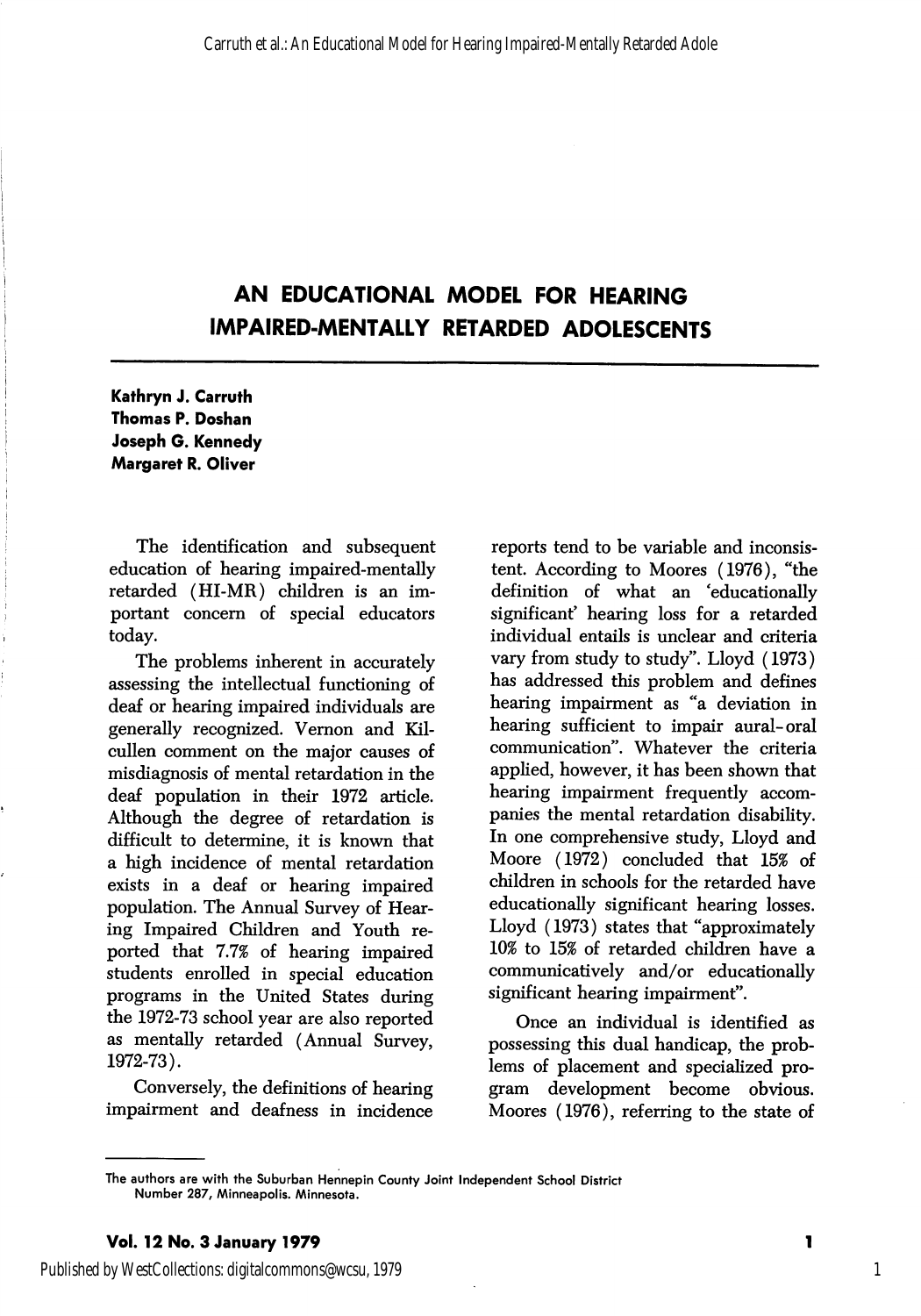affairs for deaf retarded individuals, comments that "educational programs (for these individuals) are low on the list of priorities, are poorly staffed, and receive limited administrative support".

Recognizing that there were a con siderable number of children possessing "educationally significant" hearing losses in conjunction with an "educationally significant" degree of mental retardation. Suburban Hennepin County Joint In dependent School District Number 287 (District 287) developed a plan to serve these students within its existing struc ture by providing specialized support personnel.

The students served are described as HI-MR which is defined as the presence of hearing impairment and mental re tardation to such a degree as to be an "educationally significant" handicapping condition for that child.

The need for special programming for these students became acutely ob vious during the 1972-73 school year. At that time, the Cooperative School Re habilitation Center (CSRC), a District 287 special public school for trainable and low educable mentally retarded stu dents, was serving nine HI-MR children and twenty more were being referred for the next school year.

Since the Center (CSRC) was de signed to provide a high school equivalent educational-vocational program for mild to severe mentally retarded stu dents, it was not prepared to program for a large number of hearing impaired students. Therefore, in 1973 the District applied for and received Title VI-B funds to provide specialized support services for HI-MR students who were to be integrated into regular CSRC classes.

#### DECRIPTION OF SCHOOL DISTRICT 287 AND THE COOPERATIVE SCHOOL REHABILITATION **CENTER**

In order to better understand the Title VI-B project, it is helpful to under stand the role of District 287, CSRC, and the participating school districts.

District 287 is comprised of thirteen school districts in the west metropolitan area of Minneapolis with the purpose of providing vocational education to the residents of the thirteen districts and special education services for students with a low-incidence handicapping condition. Educational services are also of fered to nearby school districts on a tui tion basis. The District presently spon sors eight special education programs for over 1,000 preschool to post secondary level students with varied handicaps.

The program at CSRC serves mild to severe mentally retarded adolescents who cannot be appropriately educated in the special education programs of their home school districts. Students are bus sed to CSRC from their homes each day. During the 1975-76 school year, 380 stu dents were served representing 38 school districts. The program emphasizes in dividual planning to achieve educational growth, community competence, and vo cational readiness. Particularly in the latter years, the program stresses voca tional and subsequent placement. Stu dents who attend CSRC range in age from fourteen to twenty-one.

## PURPOSE OF TITLE VI-B

There were three primary reasons why District 287-CSRC was chosen to provide service for HI-MR students (Title VI-B, 1973): (1) It served the mild to severe mentally retarded adoles-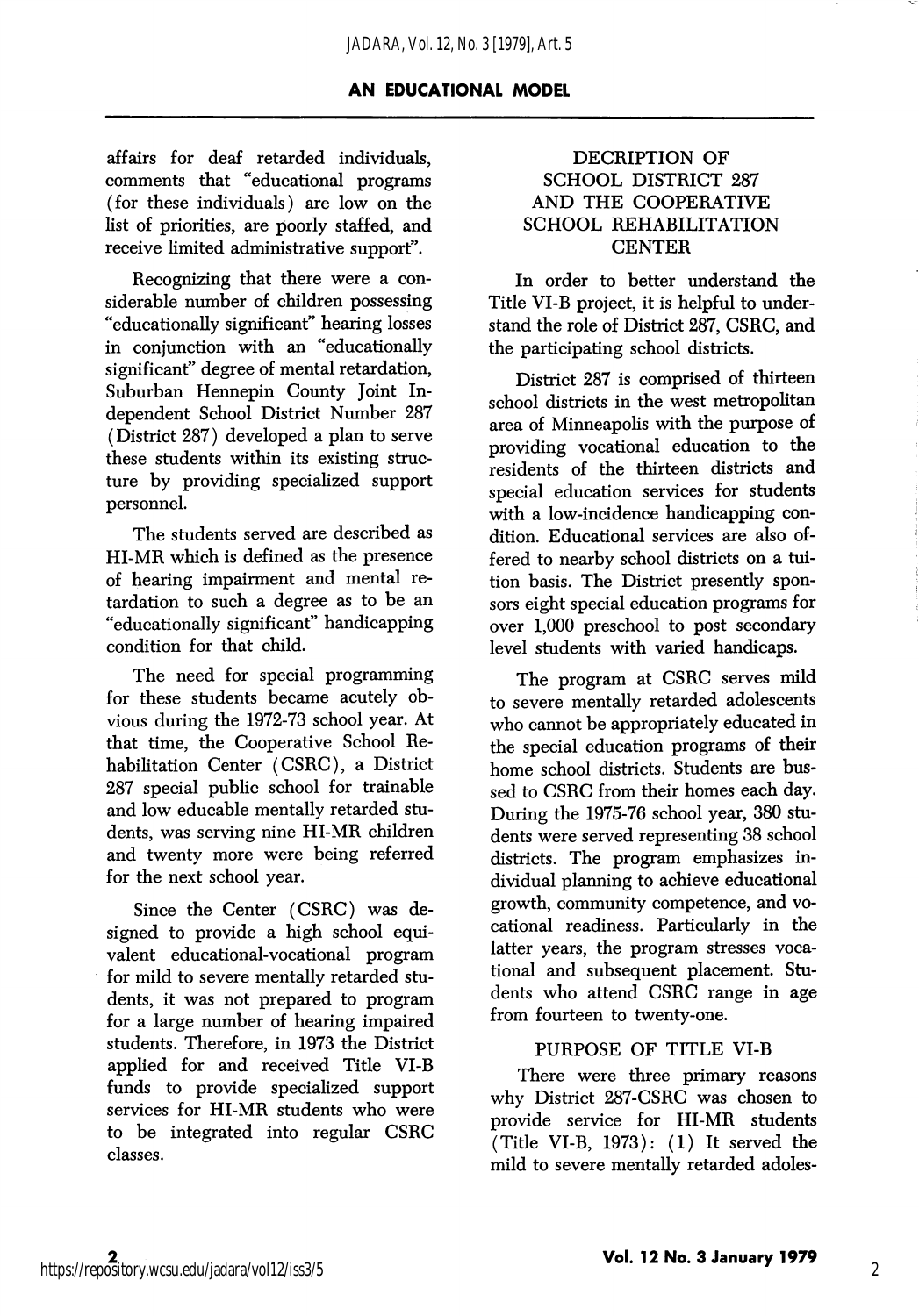cents of the west metropolitan area of Minneapolis; (2) There was no other agency in the west metropolitan area serving HI-MR students; and (3) In 1970, District 287 was given authority to expand its programs to provide spe cial services for students with a low in cidence handicapping condition.

Important impetus resulted from the fact that several hearing impaired stu dents had already been enrolled at CSRC. These students were unable to receive full benefit from the existing program options at CSRC due to the communication handicaps resulting from their hearing impairments. The profoundly hearing impaired students had been excluded from four of the program options and had shown poor participa tion in all other program areas. These  $\frac{1}{2}$  experiences impressed upon staff and administration the need for additional services.

The Title VI-B Project was approved on July 1 of 1973 and the program be gan in the fall. Initial goals were to (1) improve the students' communication skills, (2) integrate hearing impaired students into the regular CSRC program and (3) improve the quality and extent of service options to these students from their entrance into the program, during their training and with placement and follow-up.

To accomplish these goals, the project planned to provide staff to support the hearing impaired student in the general training program within CSRC. The project's focus was to expand the options in services for the students, thereby pro viding alternatives for students who were unable to meet the demands of a regu lar junior or senior high program for hearing impaired students. It also pro vided an option for those hearing im

paired students in institutional settings for mentally retarded individuals by en abling them to return to the community.

#### STUDENT SUPPORT PROGRAM FOR HEARING IMPAIRED **STUDENTS**

In the initial year of the project, 1973-74, three fuU-time staff members and one half-time staff member were employed to serve the hearing impaired students — a casemanager, two inter preters and one half-time teacher. The experience of this year demonstrated a need for a full-time teacher of the HI-MR students who was subsequently hired. Support services have been provided by this team for the past two years. Each member of the team has a particu lar function in providing the support services needed by the individual student. The roles of the team members are as follows:

## Casemanager for hearing impaired students

The casemanager directs initial refer rals, maintains communication between home and school, provides day to day counseling, plans students' schedules with their assistance, helps the students develop vocational plans, and makes sub sequent vocational placements upon graduation. Through these activities, the casemanager serves as the student's advocate and liaison to all other agencies working with the student.

## Teacher of hearing impaired students

The teacher of the hearing impaired students operates a resource room where facilitation in language development is provided. The emphasis is on expanding the students' sign vocabularies in con junction with improving the usage and understanding of connected language in written and signed/spoken English. Pre-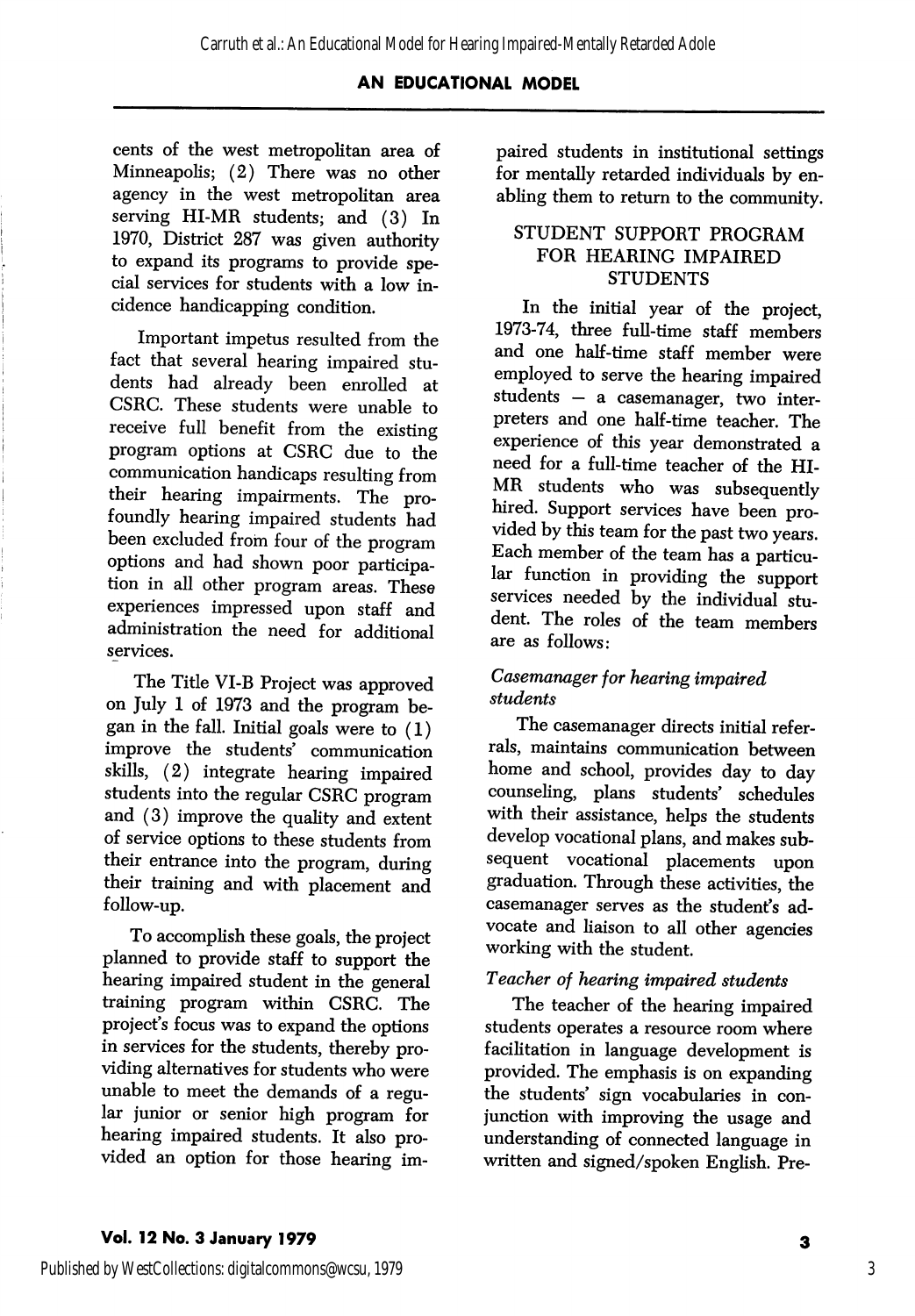paratory training prior to integration into other program options as well as on going tutoring in these areas is provided when necessary. Instruction in total communication is stressed for a group of stu dents who lack a receptive and/or an expressive means of communication.

A basic sign vocabulary is taught along with the understanding of con nected language. Use of signs is facili tated both at school and at home. To accomplish this objective the team pro vides sign language instruction to inter ested staff members at CSRC and to parents, siblings, relatives, and friends of the students with excellent participa tion

#### Interpreters

To achieve the major goal of integra tion, the interpreters provide interpret ing and tutoring services to the HI-MR students, enabling them to participate in the various program options and extra curricular activities at CSRC. Additional responsibilities of the interpreters are to provide sign language classes to peers of hearing impaired students and to compile sign language manuals which correspond with specific program areas.

#### POPULATION SERVED

During the first three years of opera tion, the secondary program for HI-MR students at CSRC served 53 students. All of these students were classified as being mildly to severely mentally retarded, and the majority possessed hearing im pairments ranging from moderate to pro found losses (30dB-90dB). However, several students with no hearing loss were served in the program because of their severe communication handicap. Even though these students demonstrat ed no discernible hearing loss, total com munication was taught as an alternative

mode of communication. In addition to hearing and mental disabilities, some of the students have other handicaps. These handicaps include cerebral palsy, emo tional involvement, vision impairments, orthopedic handicaps, and health impair ments.

Of the students involved in the pro gram, ten had been in state institutions for mentally retarded, two were from private schools for the deaf, one was from a public school for the deaf, two were from hearing impaired programs in public schools, and the remainder had been in public school classes for trainable mentally retarded students.

The students served by this special program are classified in three major categories which define the type of serv ice needed by the students. These cate gories are: Deaf, Hard of Hearing, and Communication Handicapped.

## Deaf

During 1975-76 there were nine deaf mentally retarded students who received support from all four members of the team. All of the students depended on total communication and used an inter preter in most classes.

## Hard of Hearing

Twenty-eight students were served who had a moderate or greater (30dB-90dB) hearing loss. Within this category two types of students were defined, each requiring differing services. The major ity of these students (23) possessed oral expressive communication and used speech as their primary means of com munication. These hearing impaired stu dents were served on a "maintenance" schedule; i.e., teacher contact regarding implications of students' loss, updating audiological information, and caseman-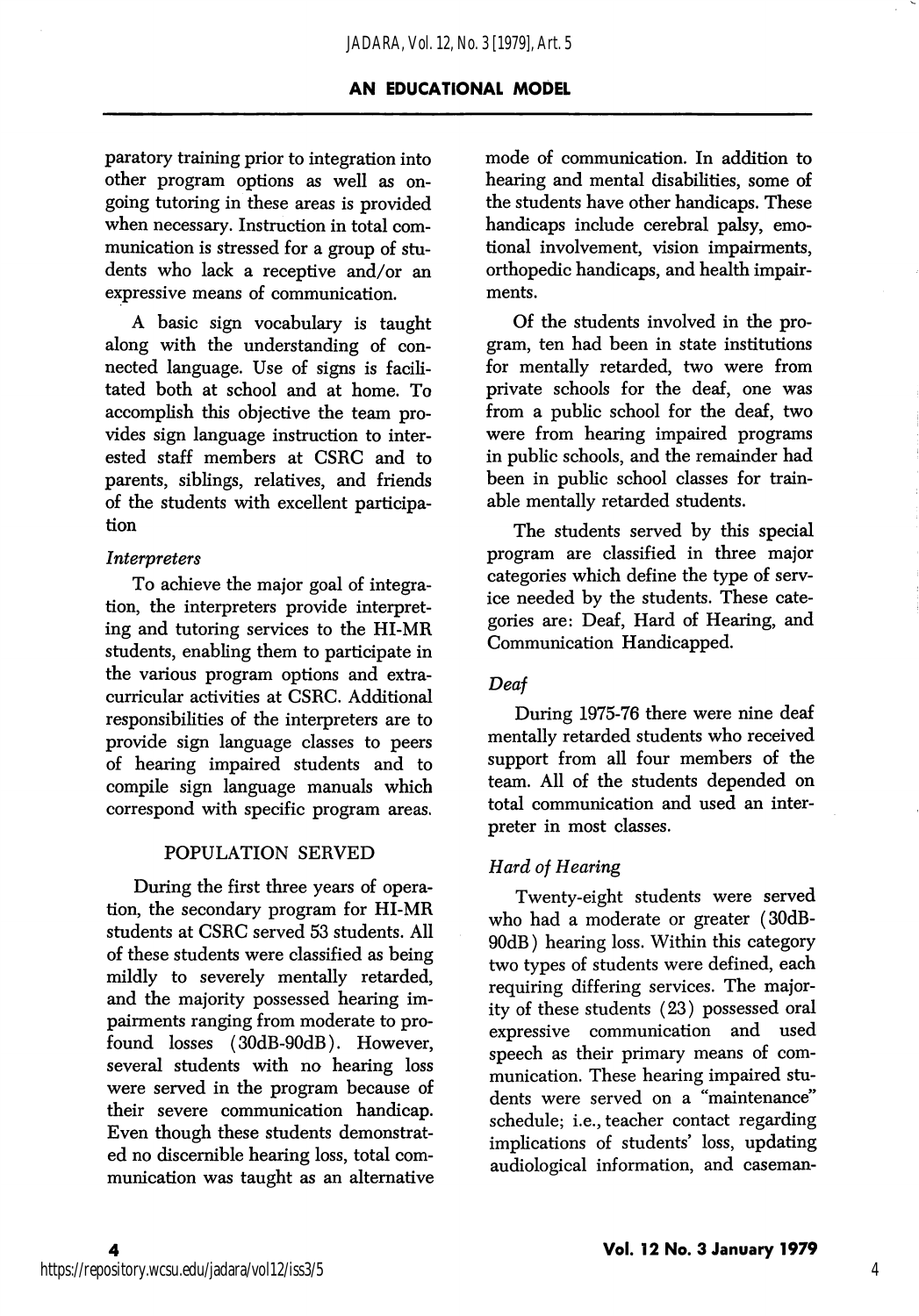ager support services. The other five hard of hearing students were instructed in the use of total communication be cause of their lack of intelligible speech.

## Communication Handicapped

Five students who had no identified hearing loss were served because they were nonverbal and total communication was chosen as an alternative means of communication. They were included in the program after parent conferences, gathering of case histories, and an indepth speech and language evaluation.

#### INDIVIDUAL STUDENT PROGRAMMING

In achieving integration, the hearing impaired students are offered any com bination of 35 specific program options at CSRG. Individual programming from these options is based on the need of each student.

Throughout the three years of the program, hearing impaired students were integrated into all of the program op tions. During the first year of funding, interpreters provided service to students in ten program options. As the students' needs changed, provision of interpreter services expanded to nineteen of the program options. Attendance in certain classes did not require interpreter in volvement either because of the nature of the class or because the teacher pos sessed total communication skills. The program areas are as follows:

## Academics

Montessori class Edmark Class Reading center Phonetic reading Money class Math Time

#### Physical Education

Boys physical education Girls physical education Corrective therapy Mini-gym

Home Economics Home economics class Family life Supervised living Sewing

Communication

Language development Speech Hearing impaired class Sign class

Prevocational Industrial arts Industrial training Food service training (in school) Food service training (out school) Food service training (formal program at Vo-Tech school) Maintenance training Nurse's aide training Job stations Vocational-Technical training (provided at Vo-Tech school)

Miscellaneous

Crafts, group counseling, music, science, photography, total resource, Duso (social improvement group)

Hearing impaired mentally retarded students are also able to participate in other school related activities such as the following:

Competitive Athletics Special Olympics Wrestling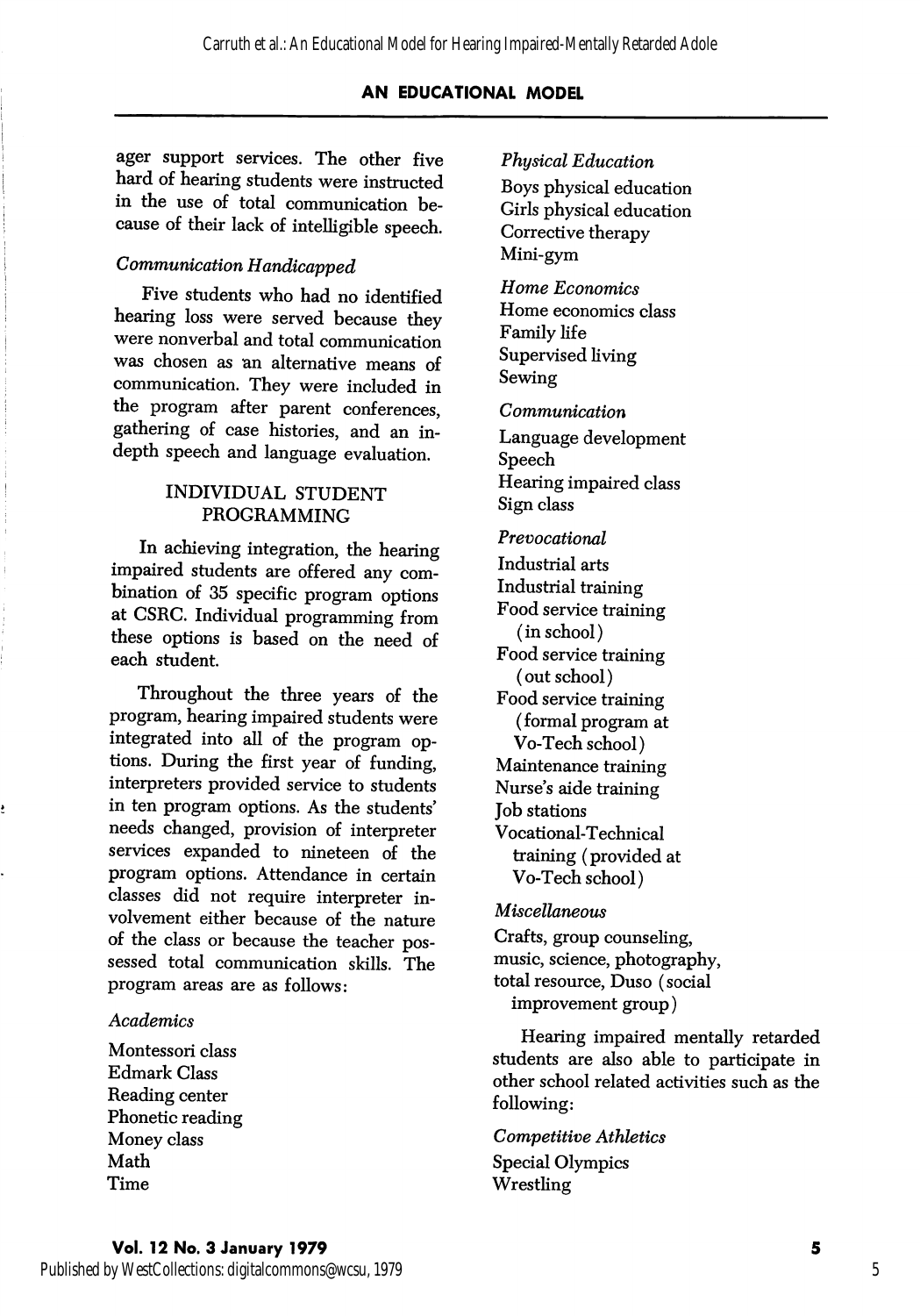Touch football Floor hockey Swimming Bowling Track and field Homecoming Activities CSRC Scout Troop #331 Graduation Exercises Parent-School Carnival Nite Student Council Field Trips Transportation Training Summer Camp Apartment Living School, Store & Bank

#### Friendship Program

A hypothetical example can best il lustrate the process involved for a HI-MR student referred to the District 287- CSRC program. Upon receipt of a refer ral, the casemanager interviews and tours CSRC with the parents, and asses ses the student. After assessment, and with input from staff and parents, an educational plan is developed. The stu dent attends five class periods daily, and, as an example, may attend reading, phys ical education, home economics, indus trial training, and hearing impaired classes. She may also participate in swimming or any of the other extra-curricular activities. If she uses total com munication, an interpreter would accom pany her to most classes.

As the student matures and continues through her school program, her prog ress is constantly monitored, emphasis changed when appropriate, and the focus becomes more vocational. She may be exposed to various vocational training opportunities and experience working on job stations, training in the District 287 Vocational-Technical school, and, pos sibly, part-time competitive employment depending on her ability level. When she reaches 'graduation' age or demonstrates readiness for other work, the casemanager assists in placement outside of CSRC, often in her home community and typically either in competitive em ployment, sheltered work, or in a work activity center.

#### **OUTCOMES**

Follow-up services are provided for the graduates of CSRC who participated in the hearing impaired support pro gram. This includes monitoring and sup portive services by the casemanager, and an evening class held weekly focusing on their current responsibilities. The class also provides a social outlet (i.e., organized trips to various restaurants, Christmas shopping, and participation in winter sports). Of the 28 students served during the 1973-74 school year, two graduated in the spring of 1974. In the 1974-75 school year, 39 students were served and 3 students graduated. During the 1975-76 school year 4 students grad uated with 42 students being served.

The outcome of the nine graduates are as follows:

#### Competitive Employment

Three graduates — two are earning \$2.40/hr in food services work. One is earning \$2.30/hr as a micro-film machine operator.

Sheltered Employment

Two graduates — one is earning \$1.30/hr and the other \$.90/hr. One graduate is in work adjust ment training with the goal of sheltered employment.

6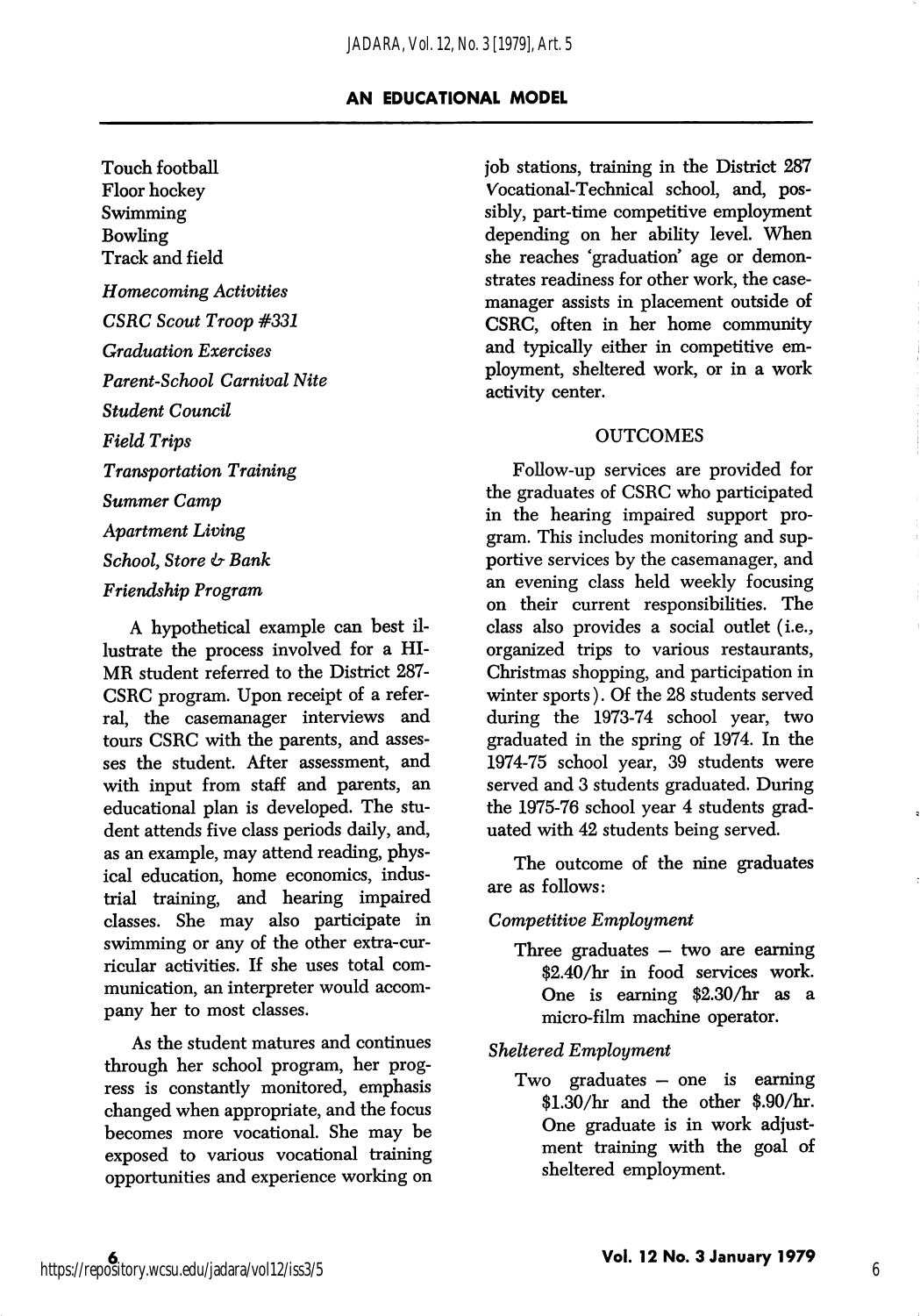#### Work Activity Center

Three Students — These students par ticipate daily and are on the work activity pay schedule.

These outcomes reflect the dispersion of other CSRC graduates. Typically, about 1/3 of CSRC graduates are com petitively employed, 1/3 are in sheltered workshops, and 1/3 attend work activity centers (follow-up, 1975).

#### IMPACT

The project at its inception was de signed to facilitate the support of severe to profound loss hearing impaired re tarded students in a larger program for mentally retarded adolescents. The effect of this program has impacted on several District 287 procedures and policies as follows:

- 1. A systematic hearing screening is planned to occur annually for all of the mentally retarded students in District 287.
- 2. A consistent follow-up medical and audiological service provision for this 'special' population is develop ing.
- 3. Further educational support services attending to unique needs of HI-MR students are emerging.
- 4. Alternate communication form us age (Bliss, Rebus, signs) with low functioning and multiply handicap ped students is becoming formalized.
- $5.$ Referrals of students previously placed in residential centers for only hearing impaired or mentally re tarded individuals continue to be received.
- 6. The program offers a potential mod el for other systems serving similar populations.

#### **CONCLUSIONS**

The project has demonstrated effec tiveness in providing an educational service option for HI-MR students with in the framework of a broader program designed for trainable and low educable mentally retarded students. It offered a visible alternative for HI-MR individuals from a variety of programs and especial ly for a number of HI-MR individuals from state institutions for mentally re tarded individuals.

Critical components of the program included (1) an existing well designed educational program for trainable and low educable mentally retarded stu dents; (2) a well qualified and skilled support service staff; and  $(3)$  a cooperative and involved general staff.

Without any one of these components, a student support program for HI-MR students could not be successful.

7